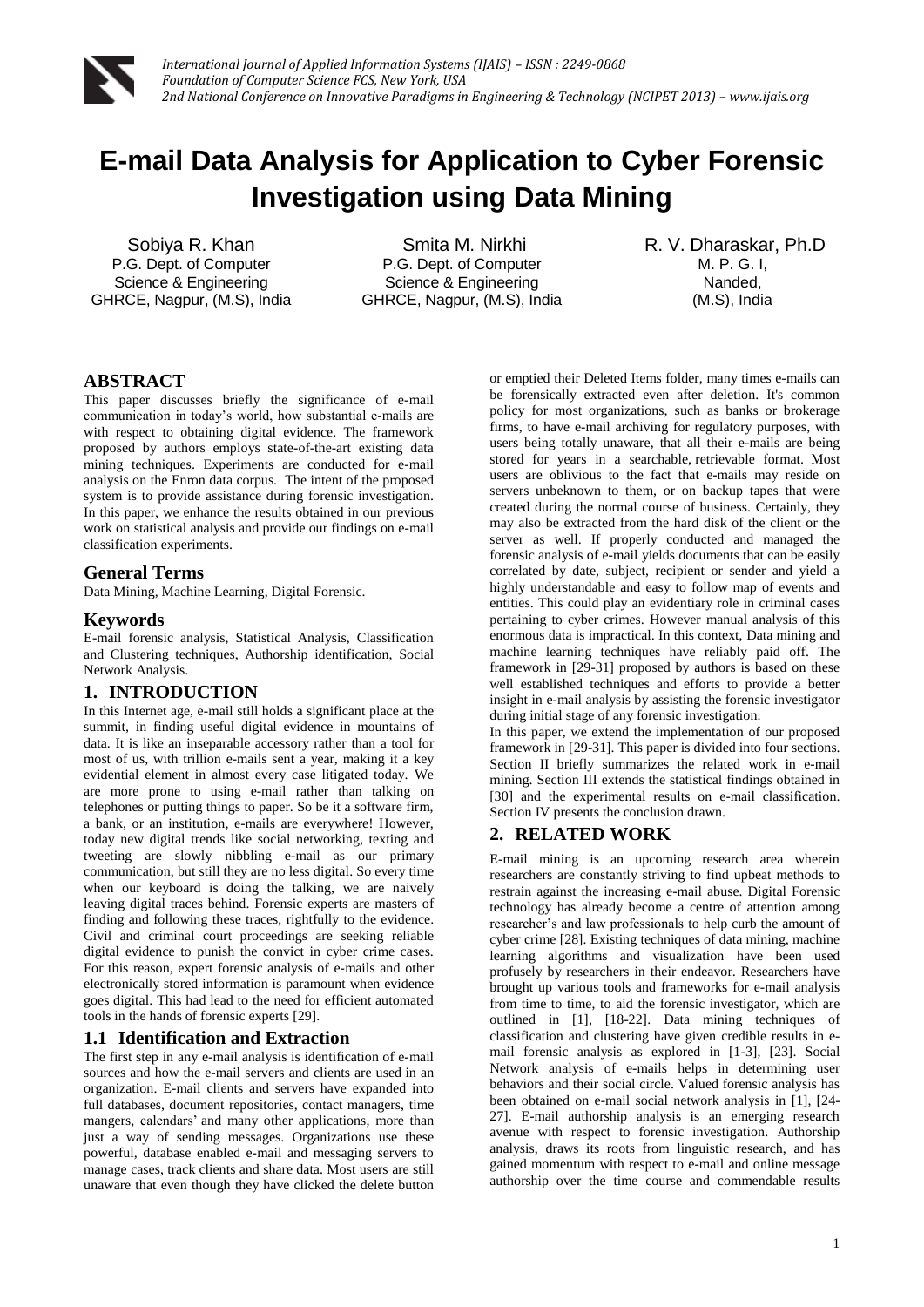

have been obtained by researchers as discussed in [4-15]. Another aspect added with respect to linguistic research of email is gender identification of e-mails which could be of vital forensic value, and is discussed in [16-17]. However, presently the authors haven't included gender identification feature in their proposed framework due to time constraints. Extensive details of the related literature on the proposed framework can be followed in [29, 31], where the authors have thoroughly explored the related work on e-mail analysis.

# **3. EXPERIMENTAL RESULTS**

The proposed framework employs data mining techniques to achieve the myriad functionalities. The framework is proposed to perform Statistical Analysis, Classification & Clustering, Author Identification and Social Network Analysis. The intent of the work is to overcome the confines observed in previous systems. To evaluate our implementation, we are using the Enron e-mail corpus made available by MIT at [http://www.cs.cmu.edu/~enron/.](http://www.cs.cmu.edu/~enron/) The proposed framework is implemented in Java and uses the data mining tool weka as previously discussed in [29-30].

## **3.1 E-mail Statistical Analysis**

Statistical analysis of e-mail data is calculated from e-mail ensembles, and the communication pattern so obtained reflects a great deal of information valued to the forensic investigator. The various possible statistics obtained from the email corpus could be number of e-mails per sender, per recipient, per sender domain, per recipient domain, per class, per cluster etc. [29, 30]. In our previous work in [30] we had calculated limited statistics. Here we have extended the statistics calculated per individual e-mail user. Also the results have been enhanced using graphical bar charts. For case study we are viewing the statistical analysis of user Allen P. Figure 1-5 show the various statistics calculated over the inbox and outbox of the user Allen P. The inbox and outbox statistics reveal the persons with whom Allen P is frequently communicating. We can also infer the least communicating entities from the same graph. Thus the outliers can be further analyzed by the forensic investigator for detailed analysis.



**Fig 1: Inbox Statistics**



**Fig 2: Outbox Statistics**



**Fig 3: Inbox Mail Distribution**



**Fig 4: Outbox Mail Distribution**



**Fig 5 : General Statistics** 

Similarly, the inbox and outbox distribution at over various hour of the day provides a summary about the communication pattern of a certain user. As identified in this case, Allen P is frequently sending mails at late hours in night. Such information can be of crucial use to the forensic investigator in cases of threat or fraud from a disgruntled employee.

Rest other statistics can also be shown graphically but have been skipped due to space issues. Thus, statistical analysis can provide an initial insight to the forensic investigator at the first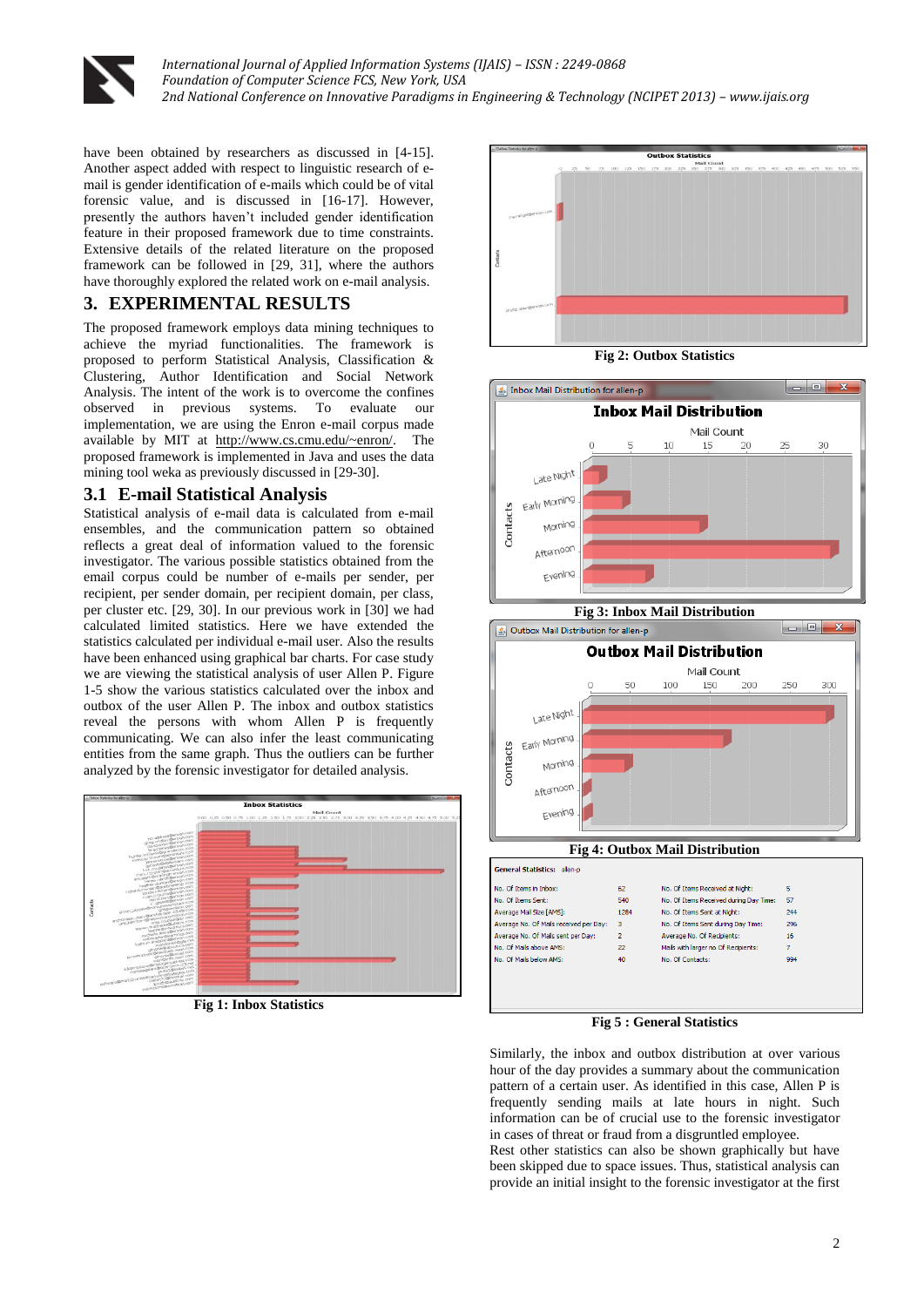

*International Journal of Applied Information Systems (IJAIS) – ISSN : 2249-0868 Foundation of Computer Science FCS, New York, USA 2nd National Conference on Innovative Paradigms in Engineering & Technology (NCIPET 2013) – www.ijais.org*

glimpse of the e-mail ensemble. This can result in confining the number of suspects or even identification of possible suspects at the primary stage of the investigation.

#### **3.2 E-mail Classification**

Most e-mail mining tasks are being accomplished by using email classification at some point. E-mail classification is the assignment of an e-mail message to one of the category, from a pre-defined set of categories. Examples of applications are automatic mail categorization into folders; spam filtering and author identification. Generally classification is performed in two steps: data cleaning which is followed by features extraction. Next the extracted features are bifurcated to represent the training and test sets. The training sets are given class labels and it is used to develop a classifier model. The accuracy of the classifier depends on the aptness of the training data. The developed model is then tested with the test data and the classifiers accuracy is tested. Sometimes some other data can also be used in order to validate the developed model.

| Select the records from the table and hit the Train Classifer Button in order to Train the Classifier |                                                             |                        |            |                                                                              |
|-------------------------------------------------------------------------------------------------------|-------------------------------------------------------------|------------------------|------------|------------------------------------------------------------------------------|
| From                                                                                                  | Message Date                                                | Subject                | Message ID | Message Text                                                                 |
| ichn.cummings@enron.com                                                                               | Wed, 31 Oct 2001 07:07:58 -0800 (P    RE: Refco Update      |                        |            | <24325440.1075861675591.3avaMail Our initial proposal will be for them to    |
| bcolins@nymex.com                                                                                     | Fri, 2 Nov 2001 11:16:45 -0800 (PST)                        | You are a bad bad boy! |            | <15925673.1075861675671.JavaMai Don't make me pull tapes on whether          |
| frank.havden@enron.com                                                                                | Thu. 15 Nov 2001 05:40:50 -0800 (PST) RE: Slide reports     |                        |            | <32639492.1075861675694.JavaMai II agree. Lavorato has made it official      |
| frank.havden@enron.com                                                                                | Thu, 15 Nov 2001 11:49:33-0800 (P5T) FW: Slide reports      |                        |            | <24093478.1075861675718.3avaMail John,David's feedback regarding looki       |
| dutch.quigley@enron.com                                                                               | Thu, 15 Nov 2001 14:20:21-0800 (PST) Positions with Enron   |                        |            | <4203497.1075861675739. JavaMai Here are the positions that you reque        |
| rshepperd@enron.com                                                                                   | Fri, 16 Nov 2001 08:32:59 -0800 (PST) Security access       |                        |            | <16106569.1075861675764.JavaMail Attached is the list of employees who       |
| dutch.auialev@enron.com                                                                               | Fri. 16 Nov 2001 12:34:48 -0800 (PST) FW: ENA 04 Settlement |                        |            | <19507617.1075861675786.JavaMail John.I called Ben and left a msg to cal   = |

**Fig 6: Training of Classifier**



**Fig 7: Testing of Classifier**

Here we will be classifying the e-mails based on their topic into two classes: those dealing with company business (official) and those that were personal specifically for Enron dataset. For Classification, we are using Decision Tree classifier represented as J48 in the weka classes, which has shown promising results in most of the studies. For e-mail classification, the body of e-mail is converted to a vector of metrics called features. Using java *StringToWordVector* API of weka, each character stream is converted into distinct tokens or words. Some of the words may appear in different forms (for instance, verb, noun, and adjective, etc.), or different tenses such as present, past, and future). Such words are stemmed to their common root. For example 'report', 'reported', and 'reporting' will be stemmed to their root form 'report'. We are using weka to internally stem the words to

their base form. For feature selection we are using the *tf-idf* measure and weka's internal attribute selection methods in order to reduce dimensionality of the feature set.

For experiment we considered a subset containing around 200 e-mail messages classified manually into two classes: those dealing with company business (official) and those that were personal. Each category contained 100 e-mails. We randomly created the training set and developed the classifier model using J48 Decision tree class of weka. We constructed a training set by randomly selecting 60 e-mails from each class, while the remaining 40 e-mails were used for testing. Figure 7 shows the testing procedure of our framework. This same experiment was repeated for several random training set in order to test the robustness of our classifier. The precision of the classifier varied between 74% and 89%, with an average precision of about 82%. The classifier's precision is computed to measure the accuracy of the developed model, and is calculated as the percentage of true positives. The observed results from our developed classifier model are within acceptable range and are showing promising result.

## **4. CONCLUSION**

With growing e-mail abuses investigators require efficient automated tools for fast e-mail analysis to help the forensic investigators gather evidence. Automation can ease the process, help in saving the time and can help to nab the culprit in time. E-mail has become vital for inter-personal communication and professional life, so efficient solution for fast e-mail analysis is the need of the hour. Through statistical analysis we have concluded that it could be effective at the primary stage of forensic investigation in order to identify prime suspects or limit the number of suspects by identifying anomalous behavior. However in order for this to be full proof, the context of the data should be kept in mind which is very necessary. The experiments on e-mail classification have shown promising results. The results can be compared with other classifiers but have been limited due to time constraints. The authors propose to incorporate this as a part of future scope. The implementation of the rest of the proposed framework is ongoing.

### **5. REFERENCES**

- [1] Rachid Hadjidj, Mourad Debbabi, Hakim Lounis, Farkhund Iqbal, Adam Szporer, Djamel Benredjem, "Towards an integrated e-mail forensic analysis framework", Digital Investigation 5, pp.124–137, 2009.
- [2] S S.Appavu alias Balamurugan, Dr.R.Rajaram, "Data mining techniques for suspicious e-mail detection: A comparative study", IADIS European Conference Data Mining, 2007.
- [3] D.V. Chandra Shekar and S.Sagar Imambi, "Classifying and Identifying of Threats in E-mails – Using Data Mining Techniques", *Proceedings of the International MultiConference of Engineers and Computer Scientists,*  Vol. I, IMECS, 19-21 March 2008, Hong Kong.
- [4] Iqbal F, Hadjidj R, Fung BCM, Debbabi M., "A novel approach of mining write-prints for authorship attribution in e-mail forensics", Digital Investigation 5:pp.42–51, 2008.
- [5] Zheng R, Li J, Chen H, Huang Z., "A framework for authorship identification of online messages: writingstyle features and classification techniques". Journal of